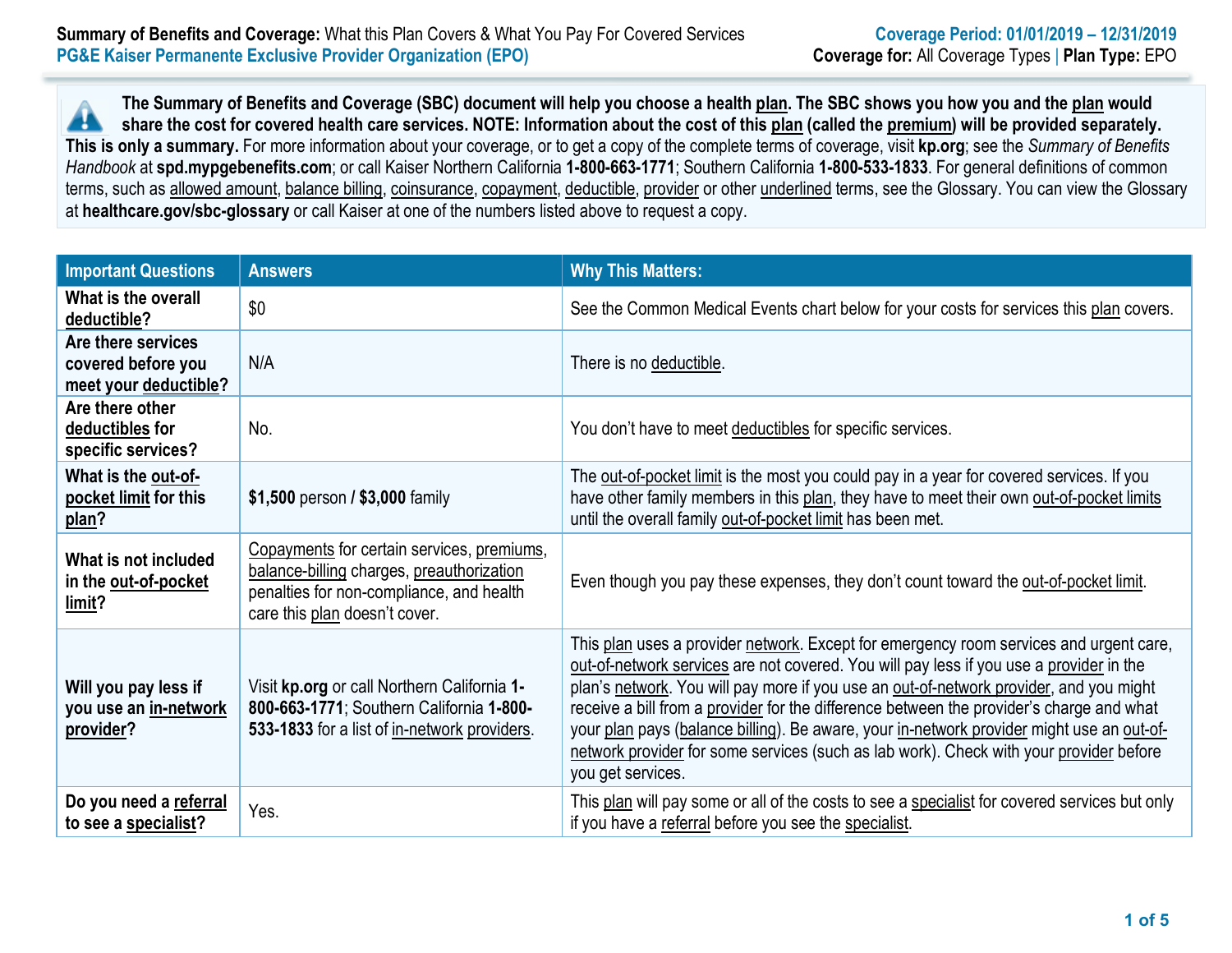

All **copayment** and **coinsurance** costs shown in this chart are after your **deductible** has been met, if a **deductible** applies.

| <b>Common</b>                                                                                                                                         |                                                   |                                                                                       | <b>What You Will Pay</b>       | <b>Limitations, Exceptions, &amp; Other Important</b>                                                                                                                                                     |  |
|-------------------------------------------------------------------------------------------------------------------------------------------------------|---------------------------------------------------|---------------------------------------------------------------------------------------|--------------------------------|-----------------------------------------------------------------------------------------------------------------------------------------------------------------------------------------------------------|--|
| <b>Medical Event</b>                                                                                                                                  | <b>Services You May Need</b>                      | <b>In-Network Provider</b>                                                            | <b>Out-of-Network Provider</b> | <b>Information</b>                                                                                                                                                                                        |  |
|                                                                                                                                                       | Primary care visit to treat an injury             | (You will pay the least)                                                              | (You will pay the most)        |                                                                                                                                                                                                           |  |
|                                                                                                                                                       | or illness                                        | \$10 copay/visit                                                                      | Not covered                    | None                                                                                                                                                                                                      |  |
|                                                                                                                                                       | Specialist visit                                  | \$10 copay/visit                                                                      | Not covered                    | None                                                                                                                                                                                                      |  |
| If you visit a<br>health care<br>provider's office<br>or clinic                                                                                       | Select preventive care/screening/<br>immunization | Preventive care<br>screenings \$10 copay;<br>preventive<br>immunizations no<br>charge | Not covered                    | Does not apply to out-of-pocket limit. You may<br>have to pay for services that aren't preventive.<br>Ask your provider if the services needed are<br>preventive. Then check what your plan will pay for. |  |
|                                                                                                                                                       | Other practitioner office visit                   | \$10 copay/visit                                                                      | Not covered                    | Chiropractic visits: Self-referral allowed; no<br>preauthorization needed<br>Acupuncture visits: Referral required from a<br>Kaiser physician                                                             |  |
| If you have a test                                                                                                                                    | Diagnostic test (X-ray, blood work)               | No charge                                                                             | Not covered                    | Does not apply to out-of-pocket limit.                                                                                                                                                                    |  |
|                                                                                                                                                       | Imaging (CT/PET scans, MRIs)                      | No charge                                                                             | Not covered                    | Does not apply to out-of-pocket limit.                                                                                                                                                                    |  |
| If you need drugs<br>to treat your<br>illness or<br>condition<br>More information<br>about<br>prescription drug<br>coverage is<br>available at kp.org | Generic drugs                                     | \$10 copay                                                                            | Not covered                    | Up to 100-day supply; does not apply to out-of-<br>pocket limit.                                                                                                                                          |  |
|                                                                                                                                                       | Preferred brand drugs                             | \$10 copay                                                                            | Not covered                    | Up to 100-day supply; does not apply to out-of-<br>pocket limit.                                                                                                                                          |  |
|                                                                                                                                                       | Non-preferred brand drugs                         | \$10 copay                                                                            | Not covered                    | Up to 100-day supply; does not apply to out-of-<br>pocket limit.                                                                                                                                          |  |
|                                                                                                                                                       | Specialty drugs                                   | \$10 copay                                                                            | Not covered                    | Up to 100-day supply; 50% coinsurance for<br>drugs for treatment of infertility and sexual<br>dysfunction; memory enhancement drugs not<br>covered. Does not apply to out-of-pocket limit.                |  |
| If you have<br>outpatient<br>surgery                                                                                                                  | Facility fee (e.g., ambulatory<br>surgery center) | \$10 copay                                                                            | Not covered                    | None                                                                                                                                                                                                      |  |
|                                                                                                                                                       | Physician/surgeon fees                            | Included in facility fee                                                              | Not covered                    | None                                                                                                                                                                                                      |  |
| If you need<br>immediate<br>medical attention                                                                                                         | <b>Emergency room care</b>                        | \$25 copay/visit                                                                      | \$25 copay/visit               | Waived if admitted as an inpatient.                                                                                                                                                                       |  |
|                                                                                                                                                       | <b>Emergency medical transportation</b>           | No charge                                                                             | No charge                      | Does not apply to out-of-pocket limit.                                                                                                                                                                    |  |
|                                                                                                                                                       | Urgent care                                       | \$10 copay/visit                                                                      | \$10 copay/visit               | Non-plan providers covered when temporarily<br>outside the service area.                                                                                                                                  |  |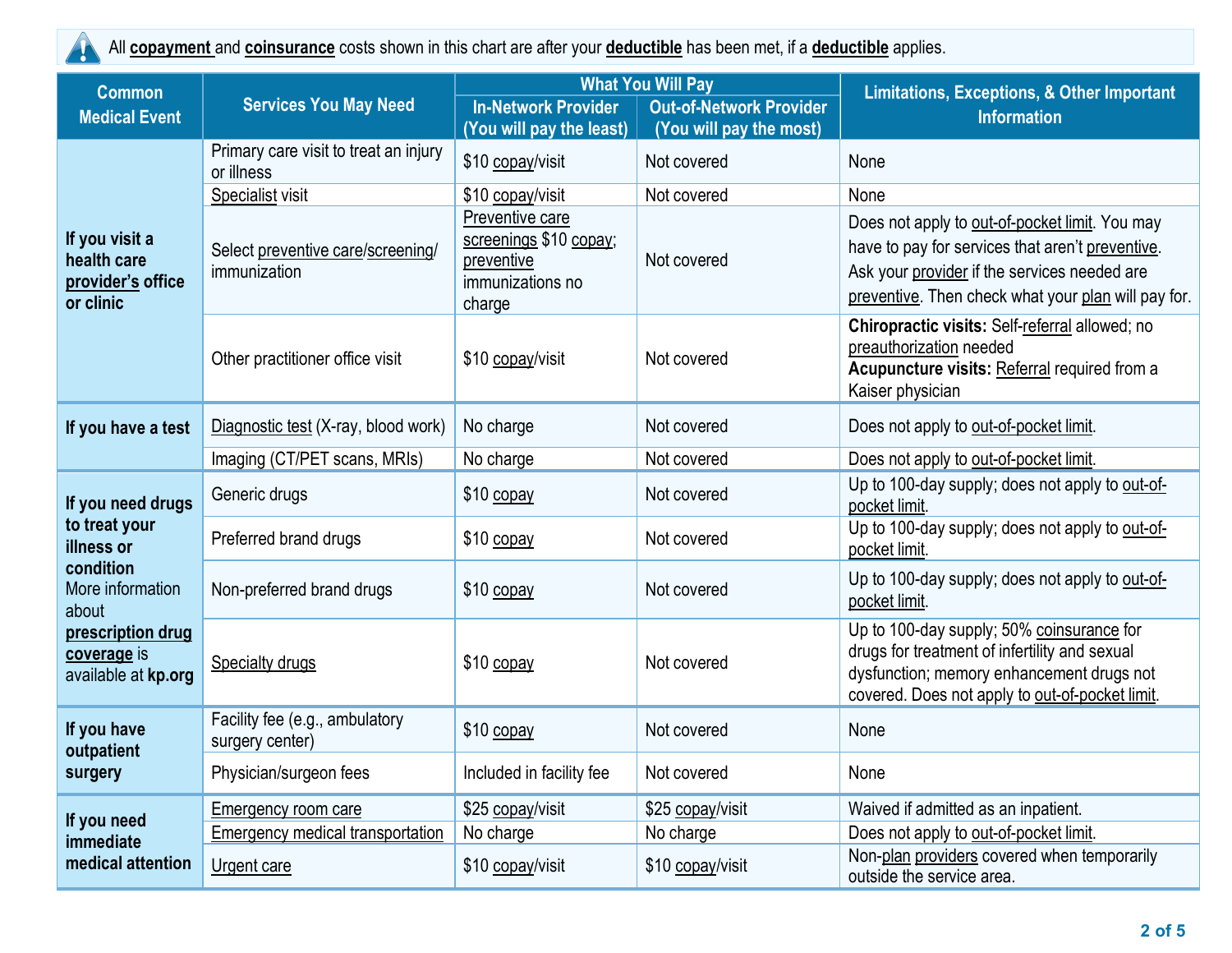|                                                                                              |                                              | <b>What You Will Pay</b>                                            |                                                                        |                                                                                                                                                                                                                                                                                                                                                                                                                           |  |  |
|----------------------------------------------------------------------------------------------|----------------------------------------------|---------------------------------------------------------------------|------------------------------------------------------------------------|---------------------------------------------------------------------------------------------------------------------------------------------------------------------------------------------------------------------------------------------------------------------------------------------------------------------------------------------------------------------------------------------------------------------------|--|--|
| <b>Common</b><br><b>Medical Event</b>                                                        | <b>Services You May</b><br><b>Need</b>       | <b>In-Network</b><br><b>Provider</b><br>(You will pay the<br>least) | <b>Out-of-Network</b><br><b>Provider (You</b><br>will pay the<br>most) | Limitations, Exceptions, & Other Important Information                                                                                                                                                                                                                                                                                                                                                                    |  |  |
| If you have a<br>hospital stay                                                               | Facility fee (e.g.,<br>hospital room)        | No charge                                                           | Not covered                                                            | None                                                                                                                                                                                                                                                                                                                                                                                                                      |  |  |
|                                                                                              | Physician/surgeon<br>fees                    | Included in facility<br>fee                                         | Not covered                                                            | None                                                                                                                                                                                                                                                                                                                                                                                                                      |  |  |
|                                                                                              | <b>Outpatient services</b>                   | \$10/individual visit                                               | Not covered                                                            | \$5/group visit                                                                                                                                                                                                                                                                                                                                                                                                           |  |  |
| If you need mental<br>health, behavioral<br>health, or<br>substance use<br>disorder services | Inpatient services                           | No charge                                                           | Not covered                                                            | Substance use disorder: May use Beacon Health Options (BHO) or<br>Kaiser for detoxification. All other residential inpatient treatment is available<br>through BHO network only, not Kaiser. All BHO treatment—including<br>residential inpatient treatment—requires preauthorization; \$300 penalty if<br>you fail to notify BHO within 48 hours; no limit on number of stays. Does<br>not apply to out-of-pocket limit. |  |  |
| If you are<br>pregnant                                                                       | Office visits                                | No charge                                                           | Not covered                                                            | Depending on the type of service, a copayment, coinsurance or deductible<br>may apply. Maternity care may include tests and services described<br>elsewhere in this document. Does not apply to out-of-pocket limit.                                                                                                                                                                                                      |  |  |
|                                                                                              | Childbirth/delivery<br>professional services | Included in facility<br>fee                                         | Not covered                                                            | None                                                                                                                                                                                                                                                                                                                                                                                                                      |  |  |
|                                                                                              | Childbirth/delivery<br>facility services     | No charge                                                           | Not covered                                                            | Does not apply to out-of-pocket limit.                                                                                                                                                                                                                                                                                                                                                                                    |  |  |
|                                                                                              | Home health care                             | No charge                                                           | Not covered                                                            | 3 visits/day; 100 visits/calendar year. Does not apply to out-of-pocket limit.                                                                                                                                                                                                                                                                                                                                            |  |  |
| If you need help<br>recovering or<br>have other special<br>health needs                      | Rehabilitation<br>services                   | \$10 copay                                                          | Not covered                                                            | None                                                                                                                                                                                                                                                                                                                                                                                                                      |  |  |
|                                                                                              | <b>Habilitation services</b>                 | \$10 copay                                                          | Not covered                                                            | None                                                                                                                                                                                                                                                                                                                                                                                                                      |  |  |
|                                                                                              | <b>Skilled nursing care</b>                  | No charge                                                           | Not covered                                                            | 100 days/calendar year. Does not apply to out-of-pocket limit.                                                                                                                                                                                                                                                                                                                                                            |  |  |
|                                                                                              | Durable medical<br>equipment                 | No charge                                                           | Not covered                                                            | Must be in accordance with Kaiser's DME formulary guidelines. Does not<br>apply to out-of-pocket limit. For specific exclusions, see p. 44 of the Kaiser<br>EPO Summary Plan Description (call Kaiser to request a copy).                                                                                                                                                                                                 |  |  |
|                                                                                              | Hospice services                             | No charge                                                           | Not covered                                                            | None                                                                                                                                                                                                                                                                                                                                                                                                                      |  |  |
| If your child needs<br>dental or eye care                                                    | Children's eye exam                          | $$10$ copay                                                         | Not covered                                                            | None                                                                                                                                                                                                                                                                                                                                                                                                                      |  |  |
|                                                                                              | Children's glasses                           | Not covered                                                         | Not covered                                                            | None                                                                                                                                                                                                                                                                                                                                                                                                                      |  |  |
|                                                                                              | Children's dental<br>check-up                | Not covered                                                         | Not covered                                                            | None                                                                                                                                                                                                                                                                                                                                                                                                                      |  |  |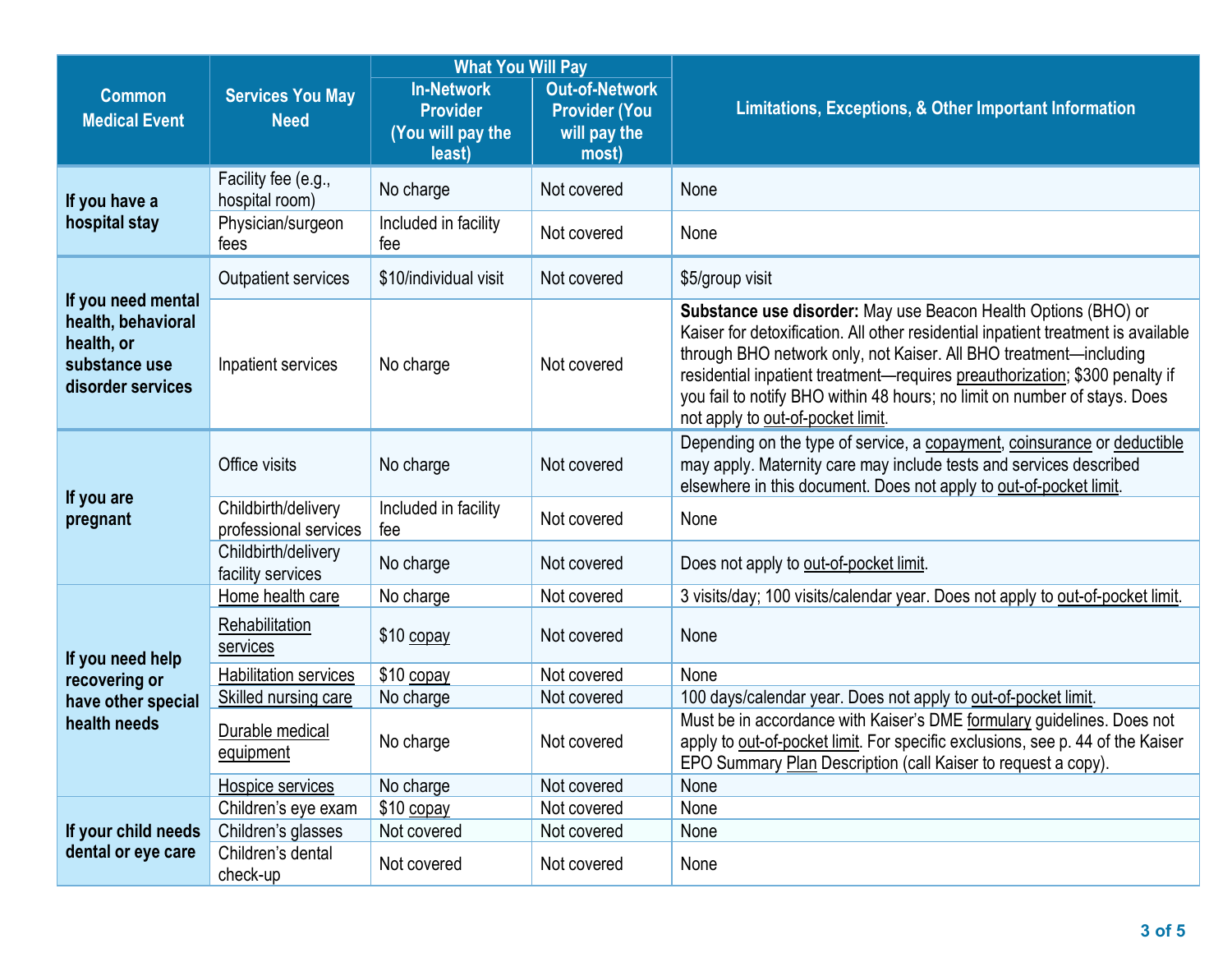# **Excluded Services & Other Covered Services:**

| Services Your Plan Generally Does NOT Cover (Check your policy or plan document for more information and a list of any other excluded services.) |                                                    |                            |  |  |  |
|--------------------------------------------------------------------------------------------------------------------------------------------------|----------------------------------------------------|----------------------------|--|--|--|
| <b>Cosmetic Surgery</b>                                                                                                                          | Long-Term Care                                     | • Routine Eye Care (Adult) |  |  |  |
| Dental Care (Adult & Child)                                                                                                                      | Non-emergency care when traveling outside the U.S. | Routine Foot Care          |  |  |  |
| Eyeglasses (Adult & Child)                                                                                                                       | <b>Private-Duty Nursing</b>                        | Weight Loss Programs       |  |  |  |
| Other Covered Services (Limitations may apply to these services. This isn't a complete list. Please see your plan document.)                     |                                                    |                            |  |  |  |
| Acupuncture (medically referred)                                                                                                                 | Chiropractic Care (self-referred)                  |                            |  |  |  |
| <b>Bariatric Surgery</b>                                                                                                                         | Hearing Aids (1 per ear every 3 years)             | Infertility Treatment      |  |  |  |

Your Rights to Continue Coverage: There are agencies that can help if you want to continue your coverage after it ends. The contact information for those agencies is: The plan—Northern California **1-800-663-1771**; Southern California **1-800-533-1833**; your state insurance department; or the Department of Labor's Employee Benefits Security Administration at **1-866-444-EBSA (3272**) or **dol.gov/ebsa/healthreform.** Other coverage options may be available to you, too, including buying individual insurance coverage through the Health Insurance Marketplace. For more information about the Marketplace, visit **healthcare.gov** or call **1-800-318-2596**.

Your Grievance and Appeals Rights: There are agencies that can help if you have a complaint against your plan for a denial of a claim. This complaint is called a grievance or appeal. For more information about your rights, look at the explanation of benefits you will receive for that medical claim. Your plan documents also provide complete information to submit a claim, appeal, or a grievance for any reason to your plan. For more information about your rights, this notice, or assistance, contact the following: **Medical Appeals** Kaiser Permanente Insurance Company—Appeals, 3701 Boardman-Canfield Road, Canfield, OH 44406 / Northern California: **1-800-663-1771** / Southern California: **1-800-533-1833** / Fax: 1-614-212-7110 **kp.org Pharmacy Appeals** Kaiser Permanente, Attn: SFAS National Self Funding, 3840 Murphy Canyon Road, San Diego, CA 92123 / Northern California: **1-800-663-1771** / Southern California: **1-800-533-1833** / Fax: 1-858-614-7912 / **kp.org**. You may also contact the Department of Labor's Employee Benefits Security Administration at **1-866-444-EBSA (3272)** or **dol.gov/ebsa/healthreform**.

#### **Does this plan provide Minimum Essential Coverage? Yes**.

### **Does this plan meet Minimum Value Standards? Yes**.

If your plan doesn't meet the Minimum Value Standards, you may be eligible for a premium tax credit to help you pay for a plan through the Marketplace.

# **Language Access Services:**

Spanish (Español): Para obtener asistencia en Español, llame al **1-800-964-0530.** Tagalog (Tagalog): Kung kailangan ninyo ang tulong sa Tagalog tumawag sa **1-800-964-0530.** Chinese (中文): 如果需要中文的帮助,请拨打这个号码 **1-800-964-0530.** Navajo (Dine): Dinek'ehgo shika at'ohwol ninisingo, kwiijigo holne' **1-800-964-0530.**

Your health benefits will be self-insured by your plan sponsor. Kaiser Permanente Insurance Company will provide certain administrative services for the plan and will not be an insurer of the plan or financially liable for health care benefits under the plan.

––––––––––––––––––––––*To see examples of how this plan might cover costs for a sample medical situation, see the next section.–––––––––––*–––––––––––